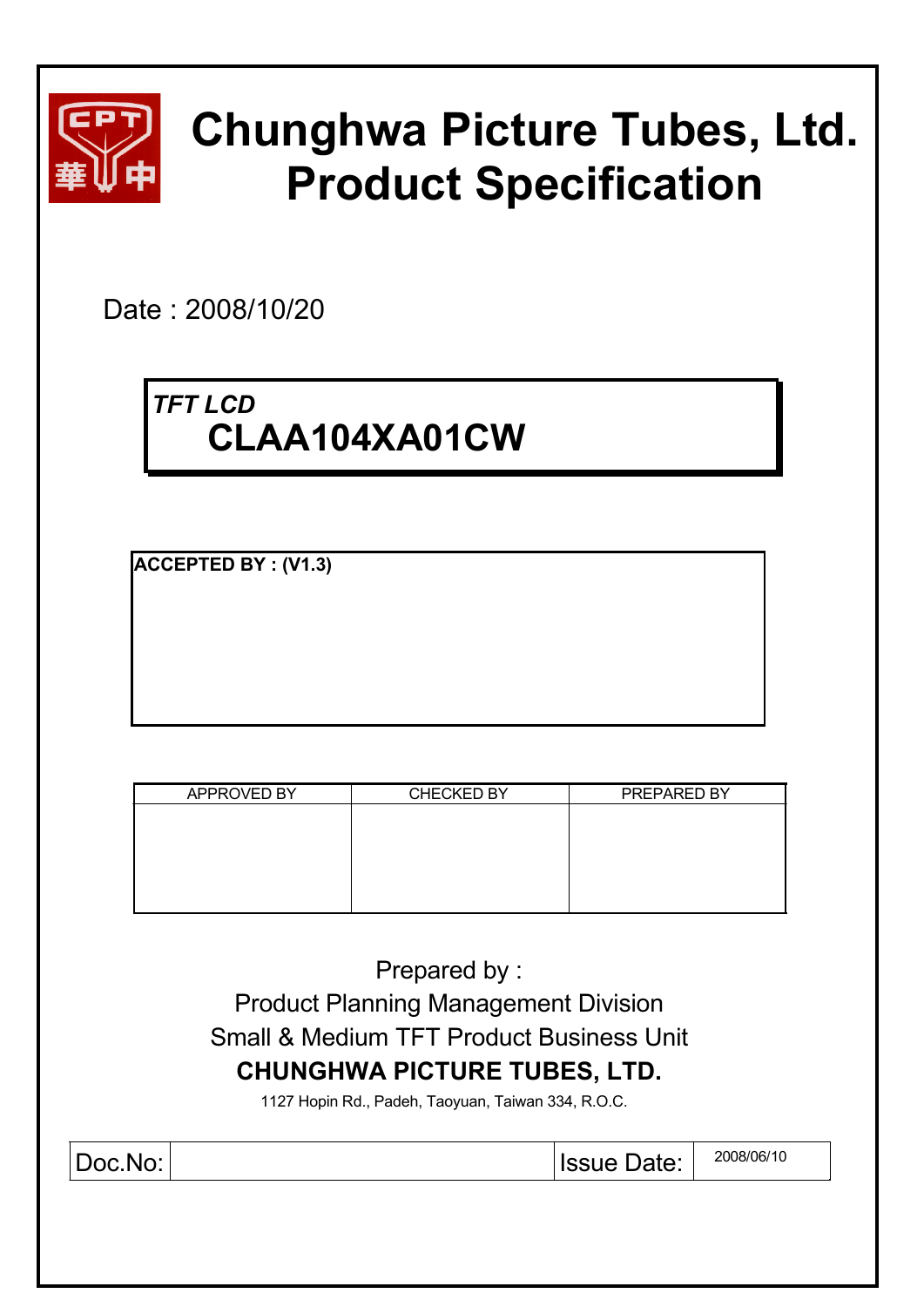# **REVISION STATUS**

| Revision<br><b>Notice</b>     | Description                              | Page                    | Rev. Date  |
|-------------------------------|------------------------------------------|-------------------------|------------|
| $\overline{\text{Ver}}$ . 0.0 | First revision (Tentative)               | 18                      | 2007.12.06 |
| Ver. 0.1                      | Modify Power Consumption(6.2w -> 6.4w)   | $\overline{4}$          | 2008.01.23 |
|                               | Modify lamp wire Length(50mm->100mm)     | 15                      | 2008.01.23 |
| Ver. 0.2                      | Modify Module Weight                     | 4                       | 2008.01.28 |
|                               | Modify Inverter Frequency                | 9                       | 2008.01.28 |
| Ver. 0.3                      | <b>Modify Power Consumption</b>          | 4                       | 2008.02.04 |
|                               | Modify Absolute maximum ratings          | 5                       | 2008.02.04 |
|                               | <b>Modify Electrical characteristics</b> | $\overline{z}$          | 2008.02.04 |
|                               | Modify TFT-LCD Current Consumption       | 8 <sup>4</sup>          | 2008.02.04 |
|                               | <b>Modify Backlight</b>                  | $\overline{9}$          | 2008.02.04 |
|                               | Modify Interface connection              | 10                      | 2008.02.04 |
|                               | <b>Modify Timing Specification</b>       | 11                      | 2008.02.04 |
|                               | Modify Optical characteristics           | 16                      | 2008.02.04 |
|                               | Modify ESD Test                          | 18                      | 2008.02.04 |
| Ver. 1.0                      | Modify Power Consumption                 | 4                       | 2008.03.07 |
|                               | Modify Absolute maximum ratings          | 5                       | 2008.03.07 |
|                               | Modify TFT-LCD Current Consumption       | 8                       | 2008.03.07 |
|                               | <b>Modify Backlight</b>                  | 9                       | 2008.03.07 |
|                               | Modify Interface connection              | 10                      | 2008.03.07 |
|                               | Modify Optical characteristics           | 16                      | 2008.03.07 |
| Ver. 1.1                      | <b>Modify Power Consumption</b>          | 4                       | 2008.03.12 |
|                               | Modify Absolute maximum ratings          | 5                       | 2008.03.12 |
|                               | <b>Modify Backlight</b>                  | 9                       | 2008.03.12 |
| Ver. 1.2                      | Modify Power Consumption                 | $\overline{\mathbf{4}}$ | 2008.03.31 |
|                               | Modify Absolute maximum ratings          | $5 - 6$                 | 2008.03.31 |
|                               | <b>Modify Backlight</b>                  | 9                       | 2008.03.31 |
|                               | <b>Modify Mechanical Dimension</b>       | 15                      | 2008.03.31 |
| Ver. 1.3                      | Modify the General specification table   | 4                       | 2008.06.10 |
|                               | Modify Interface connection              | 10                      | 2008.06.10 |
|                               | Modify Timing specification              | 11                      | 2008.06.10 |
|                               | Add the MTBF                             | 18                      | 2008.06.10 |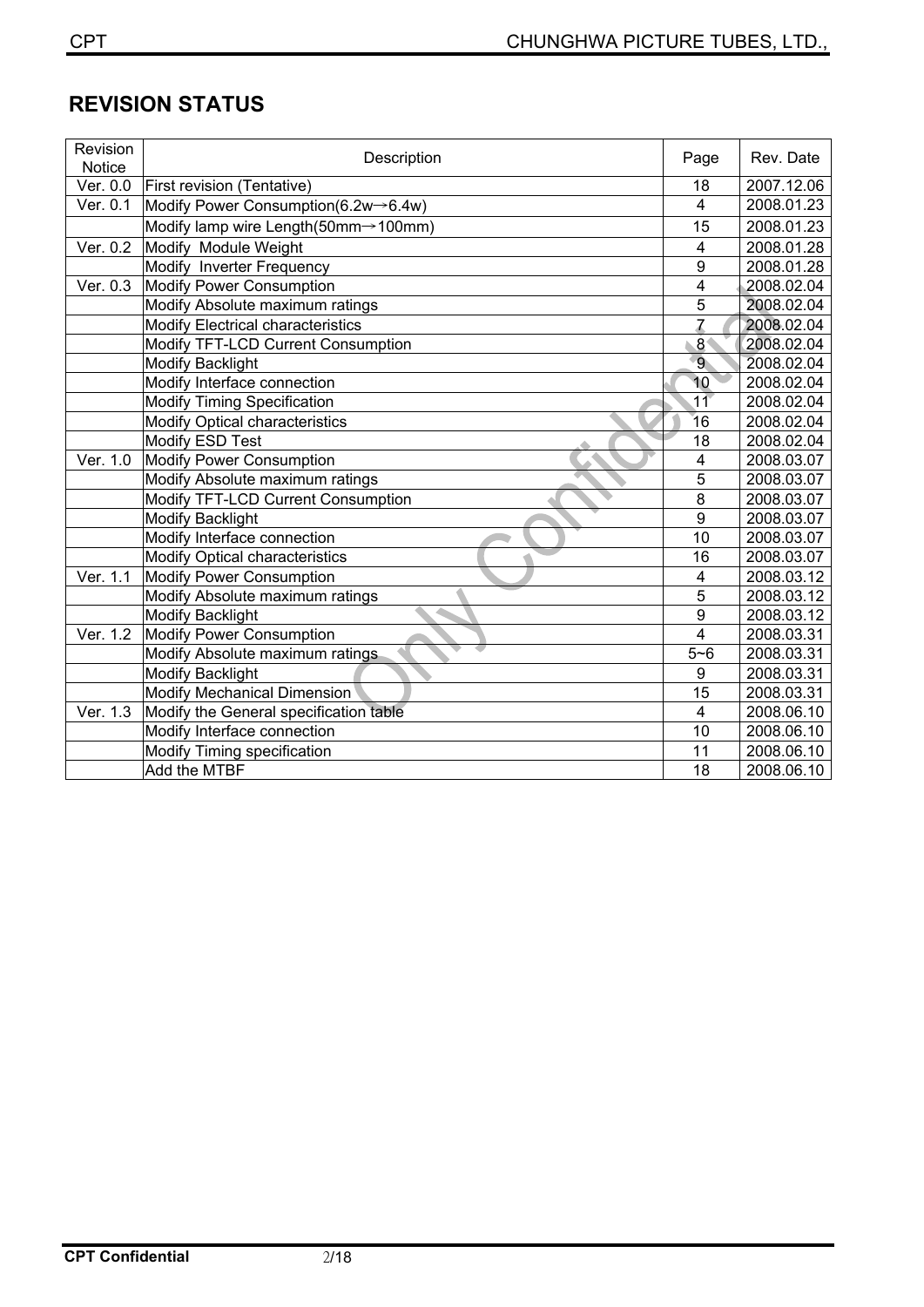# **CONTENTS**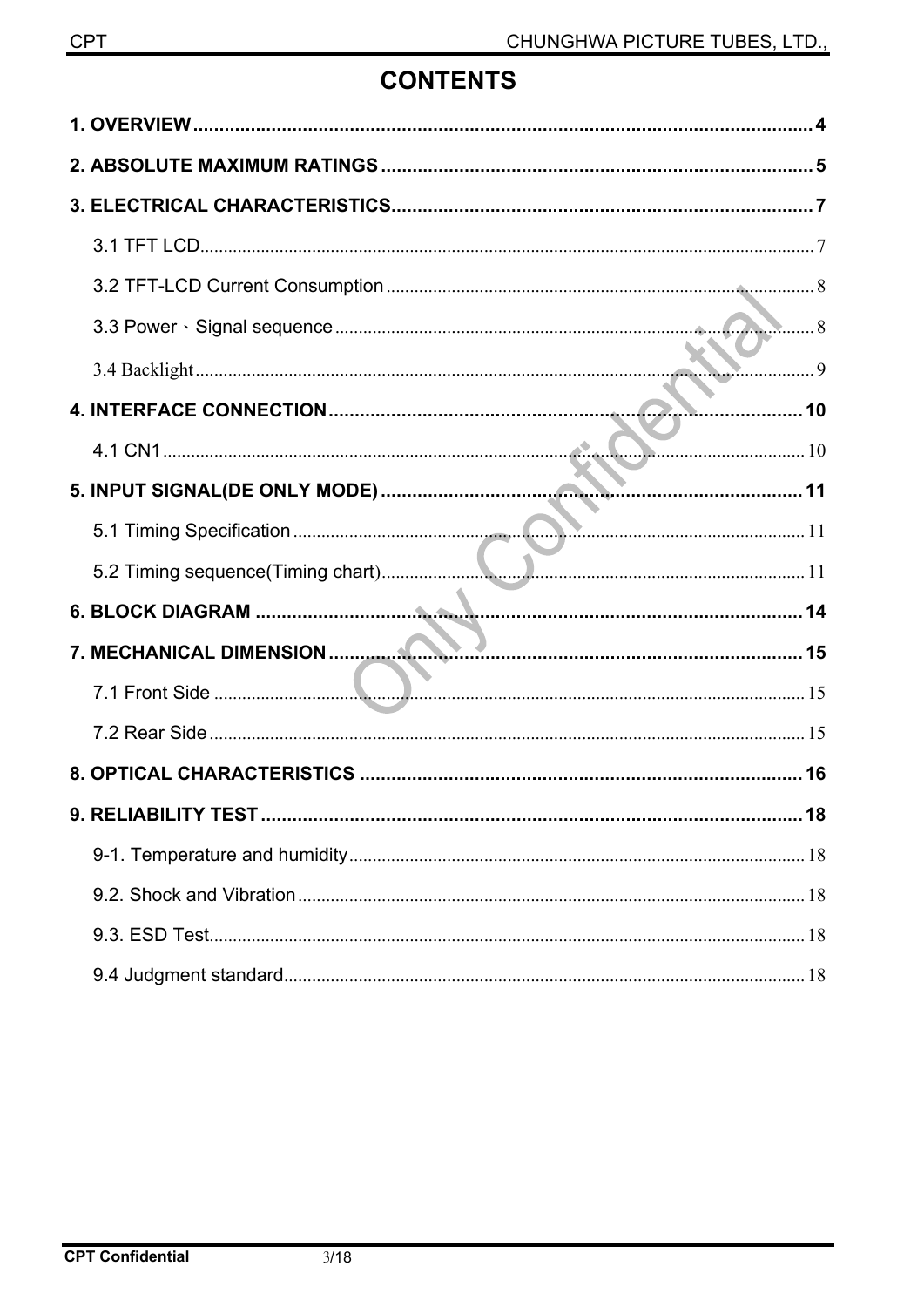# **1. OVERVIEW**

CLAA104XA01CW is 10.4" color TFT-LCD (Thin Film Transistor Liquid Crystal Display) module composed of LCD panel, driver ICs ,control circuit and backlight. By applying 1024×768 images are displayed on the 10.4" diagonal screen. Display 262K colors by 6 Bit R.G.B signal input.

General specification are summarized in the following table:

| <b>ITEM</b>                        | <b>SPECIFICATION</b>                   |
|------------------------------------|----------------------------------------|
| Display Area (mm)                  | 211.2(W)×158.4(H) (10.4-inch diagonal) |
| Number of Pixels                   | $1024(H) \times 3(RGB) \times 768(V)$  |
| Pixel Pitch (mm)                   | 0.20625 x0. 20625                      |
| <b>Color Pixel Arrangement</b>     | <b>RGB</b> vertical stripe             |
| Display Mode                       | Normally white, TN                     |
| Number of Colors                   | 262,144                                |
| Optimum Viewing Angle              | 6 o'clock                              |
| Brightness (cd/m^2)                | 300nit(typ)                            |
| Response Time (ms)                 | 25ms (typ)                             |
| Viewing Angle(BL on, $CR \ge 10$ ) | 140 degree (Horizontal.)               |
|                                    | 120 degree (Vertical)                  |
| <b>Power Consumption</b>           | 6.41w(typ)                             |
| Electrical Interface(data)         | <b>LVDS</b>                            |
| Module Size (mm)                   | 236(W)×174.3(H)×7.4(D)                 |
| Module Weight (g)                  | 380(typ)                               |
| <b>Backlight Unit</b>              | <b>CCFL</b>                            |
| <b>Surface Treatment</b>           | Anti-Glare Hardness: 3H                |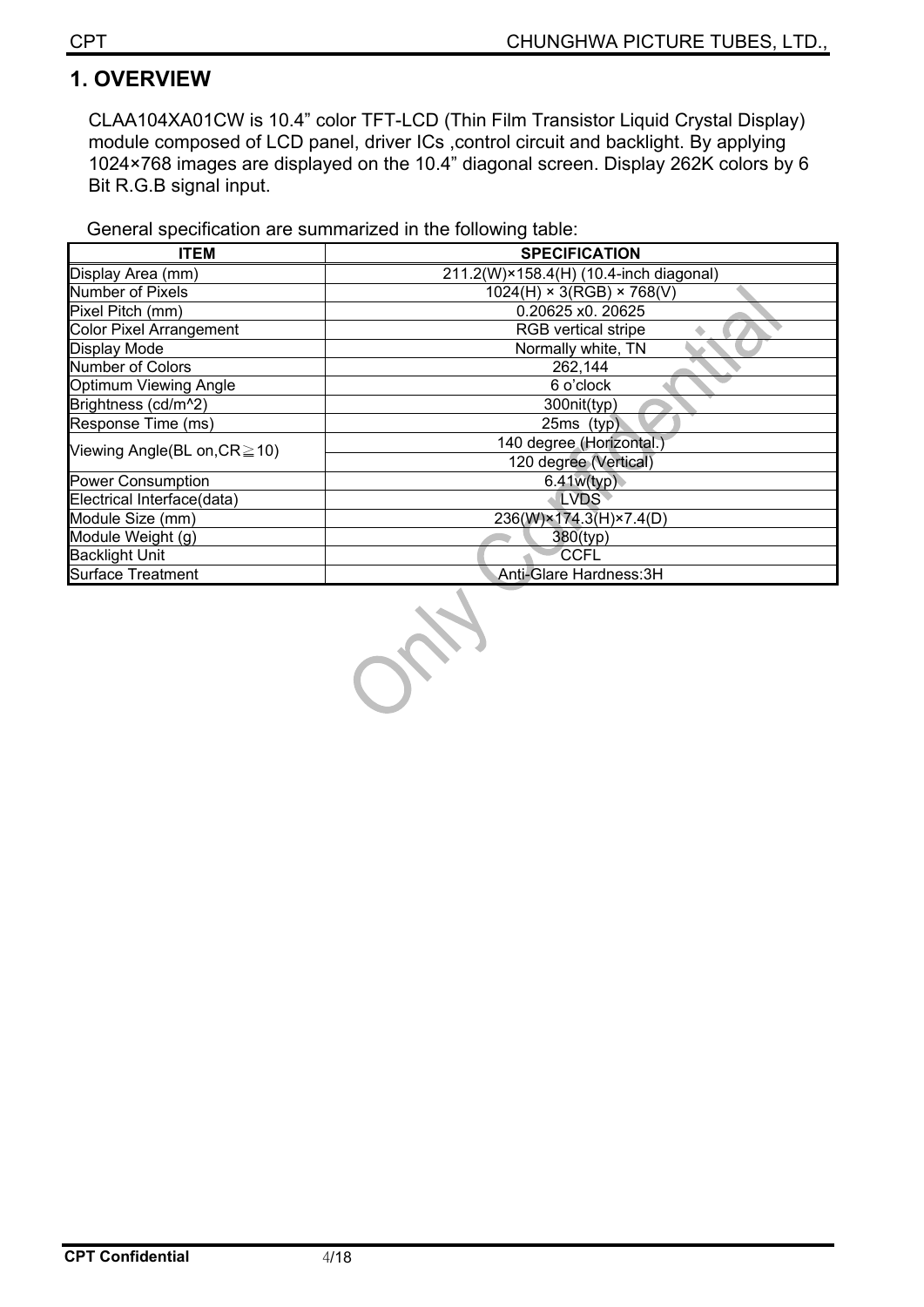# **2. ABSOLUTE MAXIMUM RATINGS**

The following are maximun values which, if exceeded, may cause faulty operation or damage to the unit.

| ltem                         | Symbol                                                              | Min.        | Max.      | <b>Unit</b>       | <b>Note</b> |  |
|------------------------------|---------------------------------------------------------------------|-------------|-----------|-------------------|-------------|--|
| Power Supply Voltage         | Vcc                                                                 | $-0.3$      | 4.0       |                   |             |  |
| Singal Input Voltage         | $RxINO+ \sim RxINO+$<br>$RxINO - \sim RxINO -$<br>$Rx$ CLK IN $+/-$ | $-0.3$      | $Vcc+0.3$ | v                 |             |  |
| Lamp Voltage                 | VL                                                                  | 729         | 946       | Vrms              |             |  |
| Lamp Current                 | IL                                                                  | 4           | 8         | mArms             | [Note 4]    |  |
| Lamp Frequency               | FL                                                                  | 40          | 80        | <b>KHz</b>        | [Note 4]    |  |
| <b>Static Electricity</b>    | <b>VESDc</b>                                                        | $-200$      | 200       |                   | [Note2]     |  |
|                              | <b>VESD<sub>m</sub></b>                                             | 15K<br>-15K |           | v                 |             |  |
| <b>ICC Rush Current</b>      | <b>IRUSH</b>                                                        | --          |           | A                 | [Note 3]    |  |
| <b>Operation Temperature</b> | $\mathsf{T}_{\mathsf{op}}$                                          | $-20$       | 70        | $\rm ^{\circ}\!C$ | [Note 1]    |  |
| Storage Temperature          | $T_{\text{stg}}$                                                    | $-30$       | 80        | $^{\circ}$ C      | [Note 1]    |  |
| Discharge Time Lag           | TD                                                                  |             |           | sec               | [Note 6]    |  |

#### [Note]

#### [Note1]

If users use the product out off the environmemt operation range (temperature and humidity), it will concern for visual quality.

#### [Note2]

Test Condition: IEC 61000-4-2 , VESDc : Contact discharge to input connector VESDm: Discontact discharge to module

#### [Note3]

The input pulse-current measurement system as below :

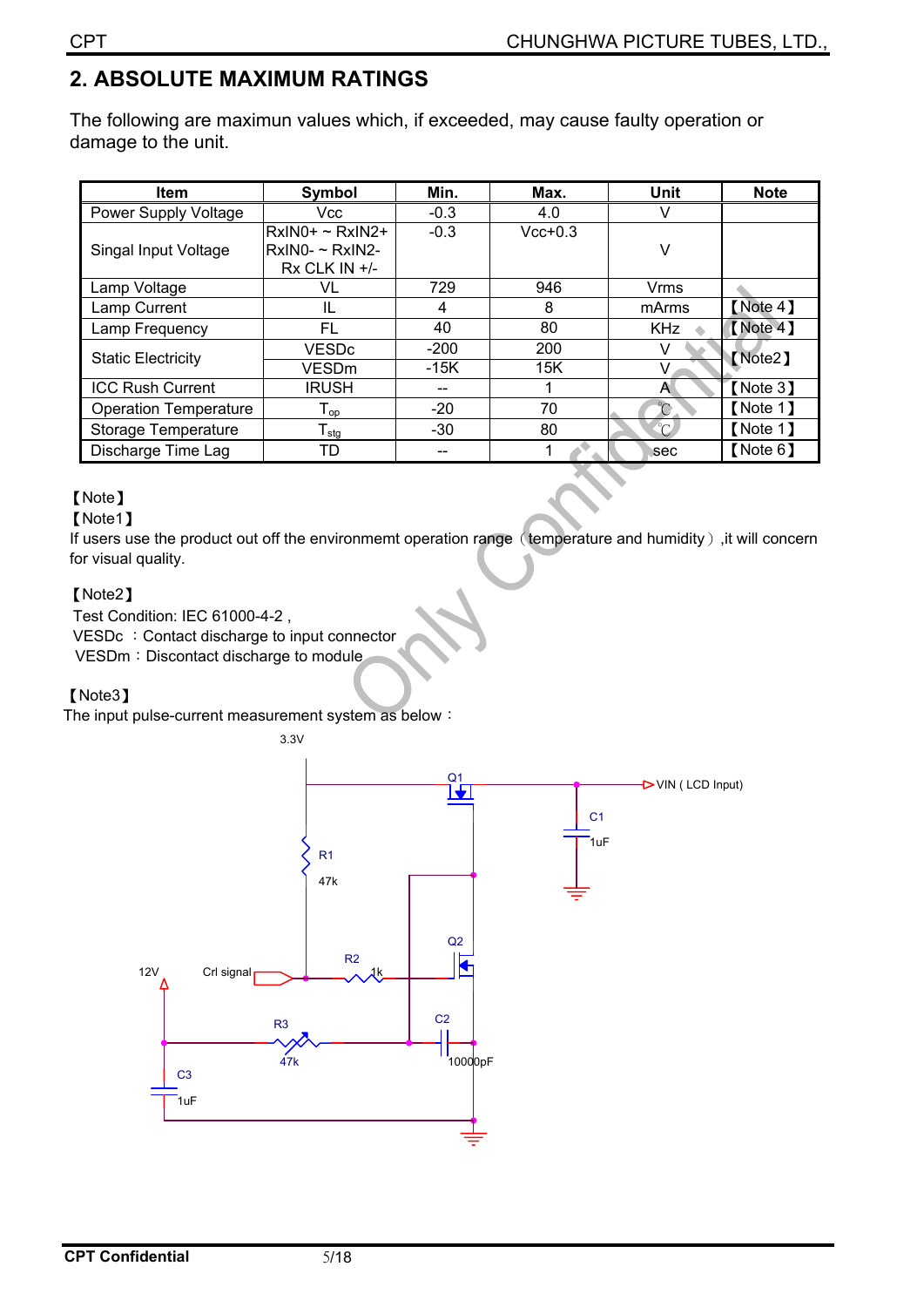Control signal: $High(+3.3V) \rightarrow Low(GND)$ 

Supply Voltage of rising time should be from R3 and C2 tune to 550 us.



[Note 4]

Table of specifications are definition of single lamp .

**[Note 5]** 

The frequency is operated in the range, will not influence the life of lamp and display characteristic. [Note 6]

The time needed to start discharge when the over Starting Lamp Voltage is continuously applied to both ends of the lamp. Before testing, the lamp is left in the dark room (ambient temperature :  $25\pm2^{\circ}$ C, ambient illuminance : less than 0.1lux) for 24Hr after lighted for 1 minute at rated lamp current. The testing shall be conducted in the dark room. And the sealing side shall be connected to high voltage side. (ambient temperature :25±2͠, ambient illuminance : less than 0.1lux). The minimum safety time for the inverter need over the maximum time for the start discharge .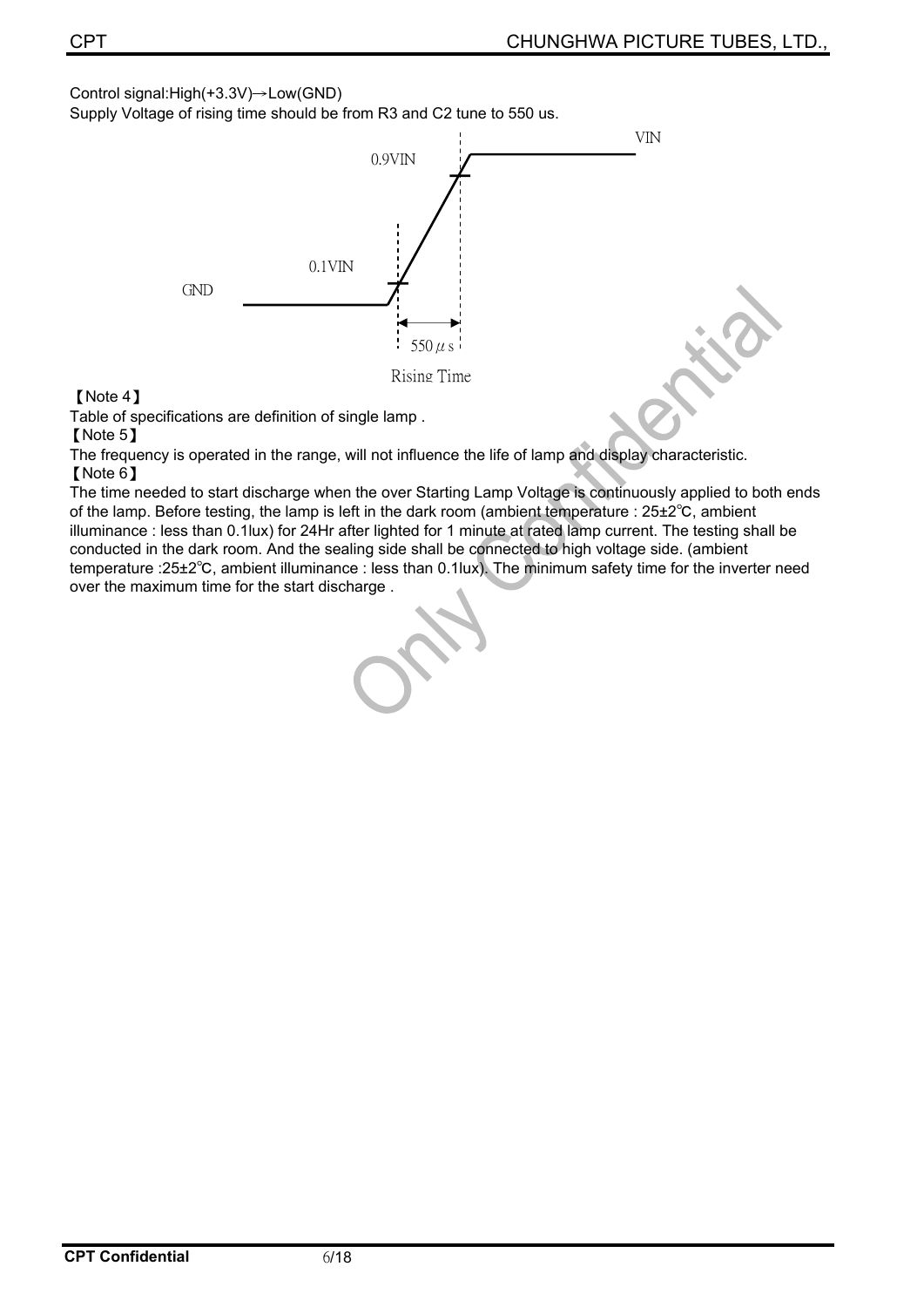#### **3. ELECTRICAL CHARACTERISTICS**  3.1 TFT LCD

|                                         |                            |            |        |                              |      |      | Ta= $25^\circ$ C     |
|-----------------------------------------|----------------------------|------------|--------|------------------------------|------|------|----------------------|
|                                         | <b>Item</b>                | Symbol     | Min.   | <b>Typ</b>                   | Max. | Unit | <b>Note</b>          |
| Power Supply Voltage For LCD            | $\mathsf{V}_{\mathsf{CC}}$ | 3.0        | 3.3    | 3.6                          |      |      |                      |
|                                         | Common Mode Voltage        | VCM        | 1.08   | 1.2                          | 1.32 |      | $*1$                 |
|                                         | Differential Input Voltage | <b>VID</b> | 250    | 350                          | 450  | mV   | $*1)$                |
| Logic Input Voltage<br>$(LVDS:IN+.IN-)$ | Threshold Voltage(high)    | VTH        |        | $\qquad \qquad \blacksquare$ | 100  | mV   | $*1)$<br>$VCM=+1.2V$ |
|                                         | Threshold Voltage(low)     | VTL        | $-100$ | ۰                            |      | mV   | *1)                  |

Remarks:

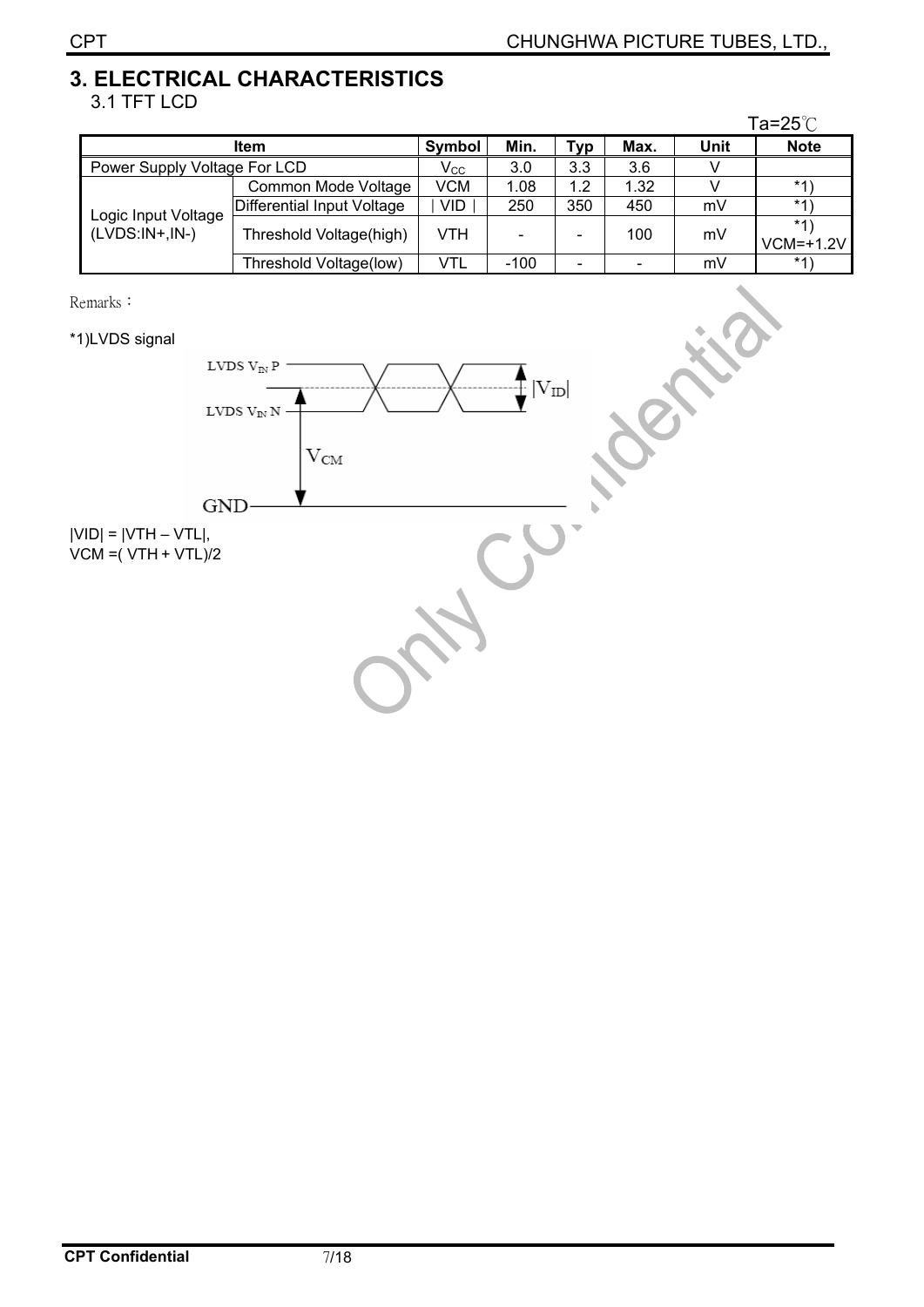#### 3.2 TFT-LCD Current Consumption

| Item                                                                             |                                                       | Symbol         | Min                          | <b>Type</b>       | Max        | Unit  | Notes |
|----------------------------------------------------------------------------------|-------------------------------------------------------|----------------|------------------------------|-------------------|------------|-------|-------|
| LCD power current                                                                | ICC                                                   | --             | 420                          | 600               | mA         | $*1)$ |       |
| Remarks:<br>*1) Typical: Under 64 gray pattern<br>Maximum: Under black pattern   |                                                       |                |                              |                   |            |       |       |
| (a)64 Gray Pattern                                                               |                                                       |                | (b)Black Pattern             |                   |            |       |       |
| 3.3 Power · Signal sequence                                                      |                                                       |                |                              |                   |            |       |       |
| t1 $\leq$ 10ms<br>$0<50ms \leq t2$<br>$0<$ t3 $\leq$ 50ms<br>$0<$ t4 $\leq$ 10ms | 1 sec $\leq$ t5<br>200ms $\leq$ t6<br>200ms $\leq$ t7 |                |                              |                   |            |       |       |
| 3.0V<br><b>LCD Power Supply</b><br>Logic Signal<br>0.3V                          |                                                       |                | $V$ in= $3.3V$<br>data<br>VL | 3.0V<br> t4<br>t3 | 0.3V<br>t5 | 0.3V  |       |
| <b>Backlight Power Supply</b>                                                    |                                                       | t <sub>6</sub> | t7                           |                   |            |       |       |



 $\bar{\mathbf{r}}$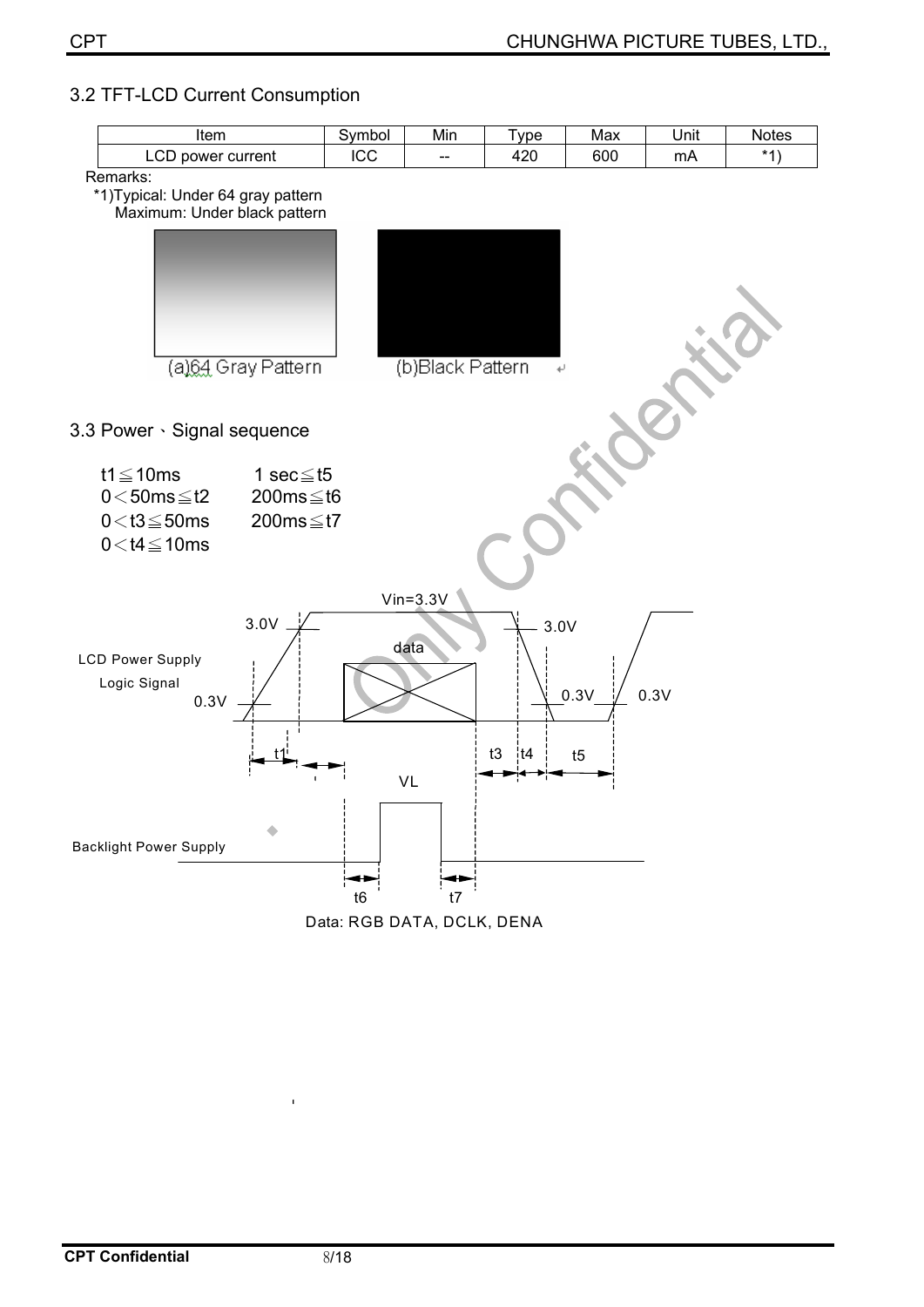#### 3.4 Backlight

Ta= $25^\circ$ C

| <b>ITEM</b>               | <b>SYMBOL</b> | <b>MIN</b> | <b>TYP</b> | <b>MAX</b> | <b>UNIT</b> | <b>NOTE</b>                 |
|---------------------------|---------------|------------|------------|------------|-------------|-----------------------------|
| Lamp current              | IL            | 5.5        | 6.0        | 6.5        | mArms       |                             |
| Lamp voltage              | VL            | 752        | 835        | 919        | <b>Vrms</b> | *1); $IL=6.0mA$             |
| <b>Inverter Frequency</b> | FI            | 40         | 50         | 60         | <b>kHz</b>  | $*1$ .*2)                   |
|                           |               |            |            | 1400       | <b>Vrms</b> | Ta=25 $°C$ *1).3)           |
| <b>Start Lamp Voltage</b> | VS            |            |            | 1500       | <b>Vrms</b> | Ta=0 $^{\circ}$ C *1).3)    |
|                           |               |            |            | 1700       | <b>Vrms</b> | Ta=-20 $\degree$ C *1).3)   |
| Lamp life time            | ΙT            | 20,000     | 30,000     |            | hr          | *1).4), IL@6.0mA            |
|                           |               |            |            |            |             | *1).5), IL@6.0mA            |
| Turn on and off life      |               | 100,000    |            |            | times       | <b>Continuous Openation</b> |
|                           |               |            |            |            |             | Time Cycle 20 S.            |

If the driving waveform of lamp is asymmetric, the distribution of mercury inside the lamp tube will become unequally or will deplete the Ar gas in it. Then it may cause the abnormal phenomenon of lighting-up. Therefore, designers have to try their best to for fill the conditions under the inverter designing-stage as below:

- The degrees of unbalance:  $<$  10 %
- The ratio of wave height:  $\langle \sqrt{2} \pm 10 \ \%$



 $B:$  The ratio of wave height = Ip (or I-p) / Irms

#### [Note]

\*1) Table of specifications are definition of single lamp.

 \*2) 1.Frequency in this range , the characterisitics of electric and optics can maintain in ±10% except hues. 2.Lamp frequency of inverter may produce interference with horizontal synchronous frequency (or vertical synchronous frequency),and this may cause ripple noise on the display. Therefore, please adjust inverter frequency, and keep inverter as far from module as possible or use electronic shielding between inverter and module to avoid the interference.

\*3)1.Starting Lamp Voltage: Vs = initial value Vs

2.Definition of starting lamp voltage means max. voltage of starting lamp. We suggest the inverter starting voltage greater then max. voltage of starting lamp to certify starting lamp stability.

\*4) Definition of the lamp life time: Luminance(L) under 50% of specification starting lamp voltage.

\*5) Test condition of Turn on and off life : Turn on and off lamp at IL=8.0mA and (Ta=25  $\pm$ 5°C). The frequency is 10 sec.(on )on/ 10 sec. (off ) and go on 100,000 times repeatedly.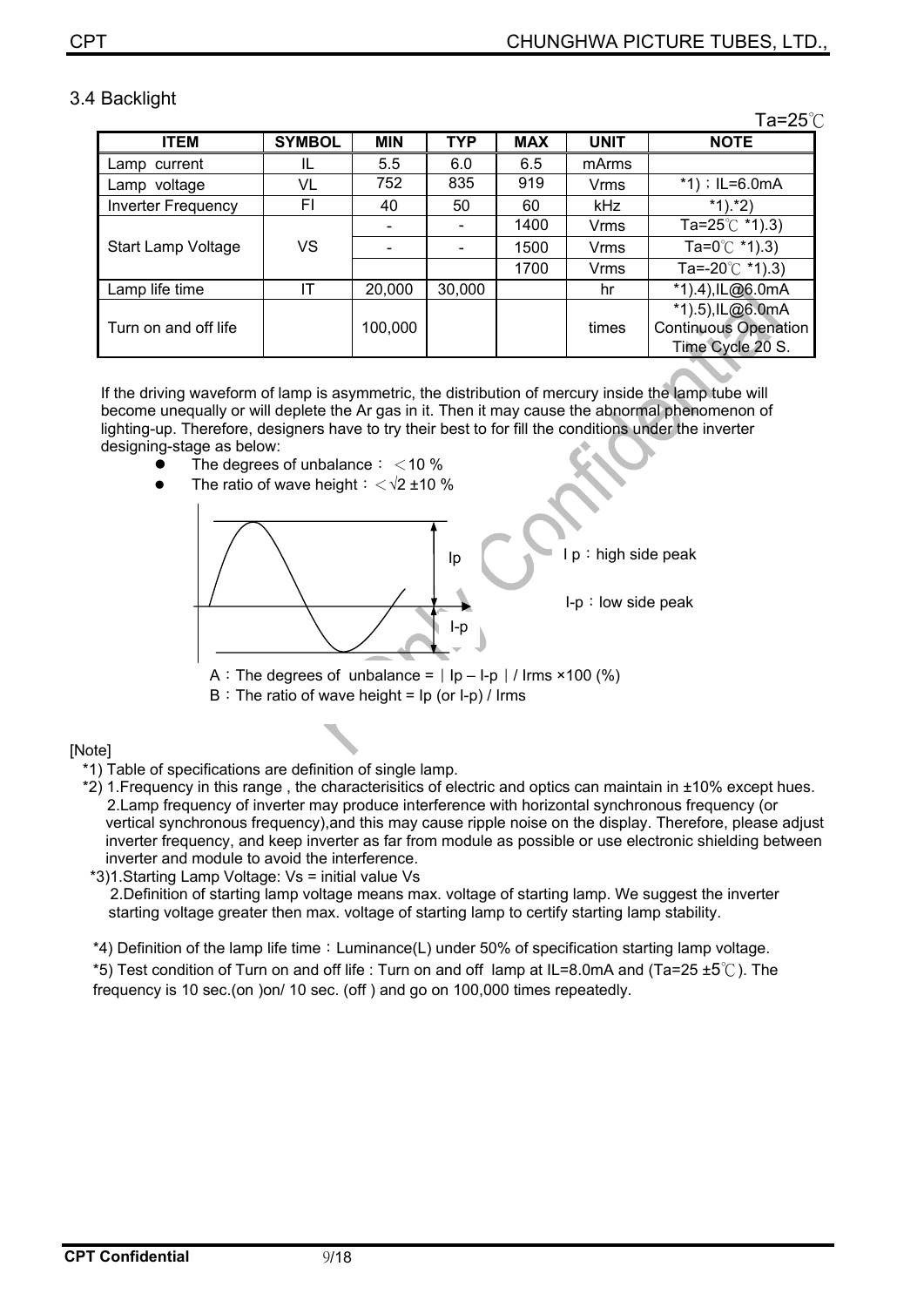### **4. INTERFACE CONNECTION**

4.1 CN1

LCD connector (30pin): STARCONN, P/N: 093F30 or other of the same class Link connector: FI-X30H(JAE,Link Type) or other of the same class

| Pin NO.          | <b>SYMBOL</b> | <b>DESCRIPTION</b>       |
|------------------|---------------|--------------------------|
| 1                | <b>GND</b>    | Ground                   |
| $\overline{c}$   | $\vee$        | +3.3V Power              |
| 3                | $\vee$        | +3.3V Power              |
| 4                | <b>NC</b>     | <b>NC</b>                |
| 5                | <b>NC</b>     | <b>NC</b>                |
| 6                | NC            | <b>NC</b>                |
| $\overline{7}$   | <b>GND</b>    | Ground                   |
| 8                | RXINO-        | LVDS Signal(-)-channel 0 |
| $\boldsymbol{9}$ | RXIN0+        | LVDS Signal(+)-channel 0 |
| 10               | <b>GND</b>    | Ground                   |
| 11               | RXIN1-        | LVDS Signal(-)-channel 1 |
| 12               | RXIN1+        | LVDS Signal(+)-channel 1 |
| 13               | <b>GND</b>    | Ground                   |
| 14               | RXIN2-        | LVDS Signal(-)-channel 2 |
| 15               | RXIN2+        | LVDS Signal(+)-channel 2 |
| 16               | <b>GND</b>    | Ground                   |
| 17               | RXCLKIN-      | LVDS Clock Signal(-)     |
| 18               | RXCLKIN+      | LVDS Clock Signal(+)     |
| 19               | <b>GND</b>    | Ground                   |
| 20               | NC            | <b>NC</b>                |
| 21               | NC            | NC                       |
| 22               | <b>GND</b>    | Ground                   |
| 23               | <b>GND</b>    | Ground                   |
| 24               | NC            | NC                       |
| 25               | NC            | <b>NC</b>                |
| 26               | $NC$          | <b>NC</b>                |
| 27               | NC            | <b>NC</b>                |
| 27               | NC            | <b>NC</b>                |
| 29               | NC            | <b>NC</b>                |
| $30\,$           | $NC$          | <b>NC</b>                |

Remarks:

1) NC Pin : don`t connect any signal or ground.

2) GND Pin : grounding pin,don`t to floating.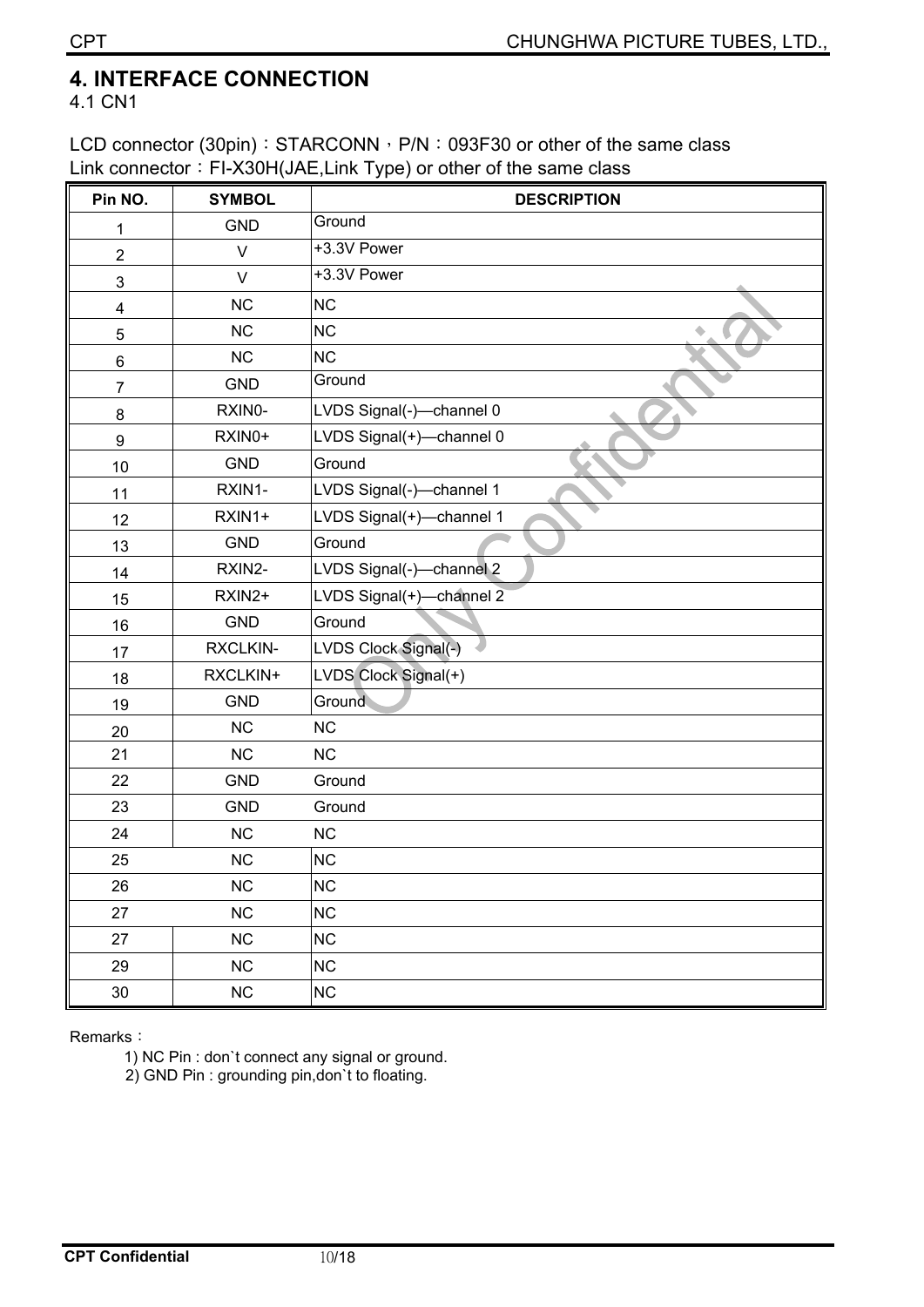# **5. INPUT SIGNAL(DE ONLY MODE)**

#### 5.1 Timing Specification

|                                      |             | Item                 |                                     | Symbol     | Min  | Typ  | Max  | Unit        |
|--------------------------------------|-------------|----------------------|-------------------------------------|------------|------|------|------|-------------|
| <b>LVDS input</b><br>signal sequence |             | <b>CLK Frequency</b> |                                     | fCLKin     | 51   | 65   | 71   | MHz         |
| LCD input signal                     |             |                      | Horizontal<br><b>Total Time</b>     | $t_H$      | 1160 | 1344 | 1350 | <b>tCLK</b> |
|                                      |             | Horizontal           | Horizontal<br><b>Effective Time</b> | $t_{HA}$   |      | tCLK |      |             |
|                                      |             |                      | Horizontal<br><b>Blank Time</b>     | $t_{HB}$   | 136  | 320  | 326  | tCLK        |
| sequence<br>(Input LVDS              | <b>DENA</b> |                      | Frame                               | fV         | 55   | 60   | 65   | Hz          |
| Transmitter)                         |             |                      | Vertical<br><b>Total Time</b>       | $t_{\vee}$ | 790  | 806  | 810  | $t_H$       |
|                                      |             | Vertical             | Vertical<br><b>EffectiveTime</b>    | $t_{VA}$   |      | 768  |      | $t_H$       |
|                                      |             |                      | Vertical<br><b>Blank Time</b>       | $t_{VB}$   | 22   | 38   | 42   | $t_{H}$     |

#### [Note]

\*1) Data is latched during DCLK falling period.(LVDS MODE)

\*2) DENA (DATA ENABLE) usually is positive.

#### 5.2 Timing sequence(Timing chart)

5.2.1 Horizontal Timing Sequence

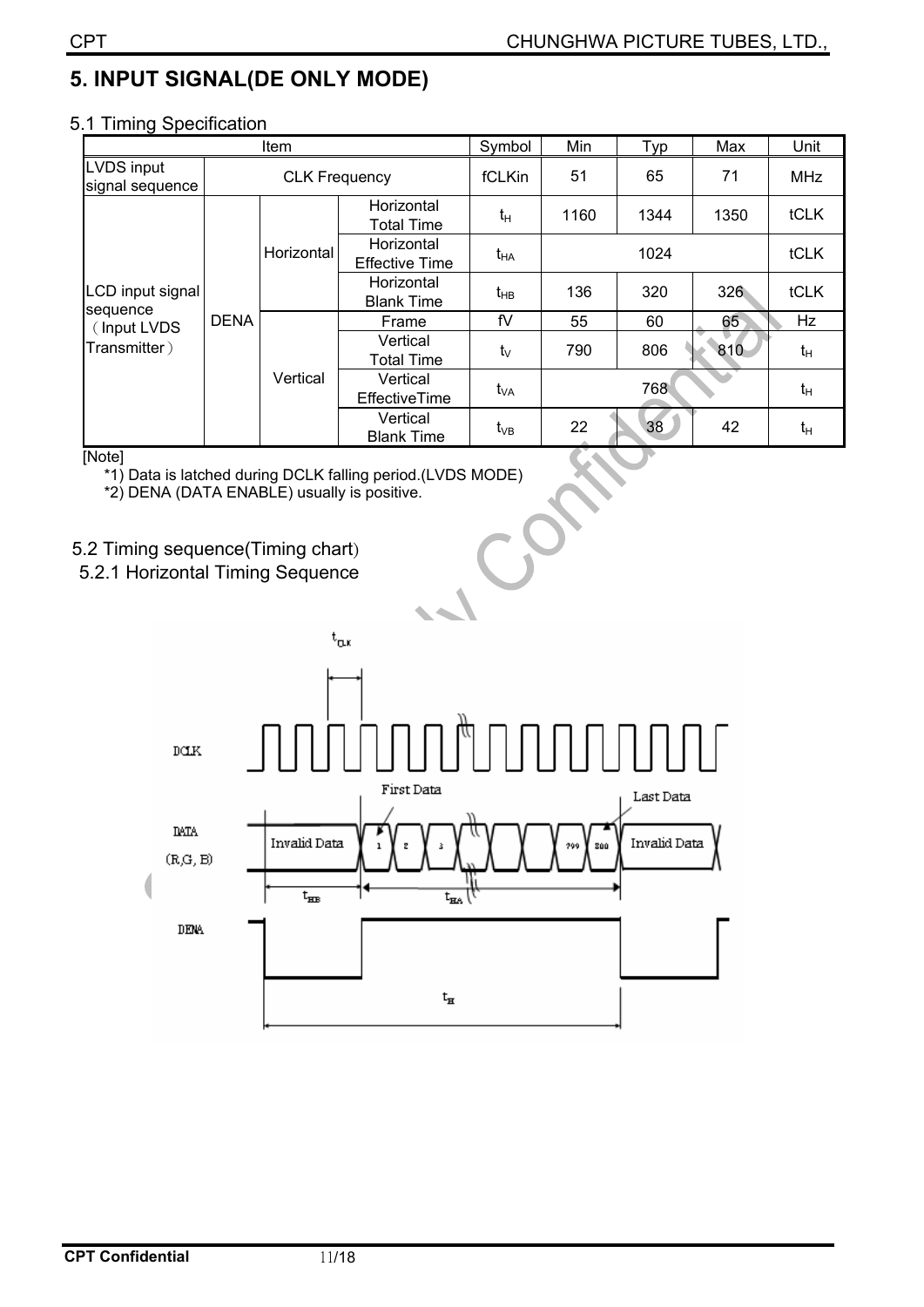#### 5.2.2 Vertical Timing Sequence

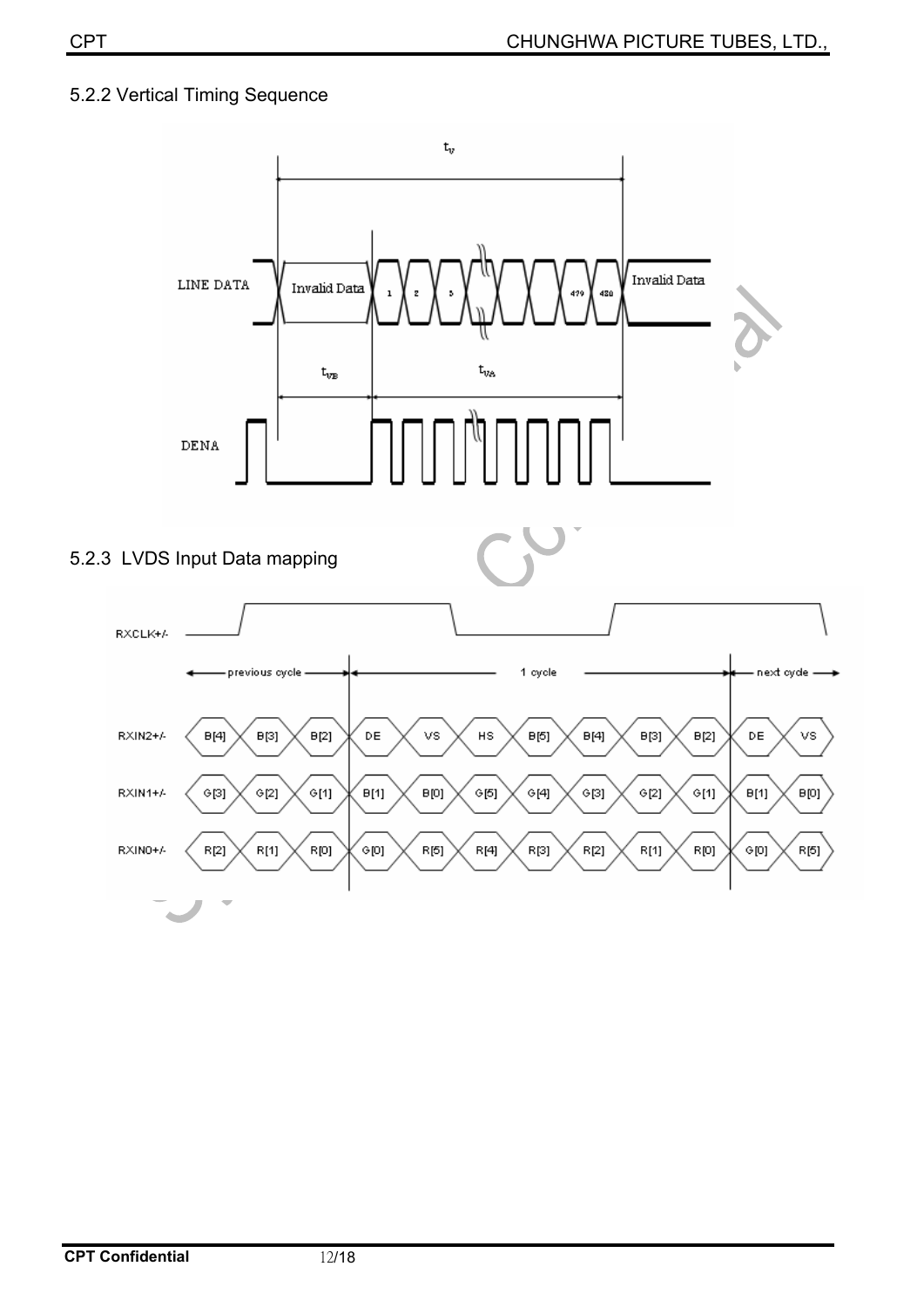| 5.2.4 Color data assignment |  |
|-----------------------------|--|
|-----------------------------|--|

| <b>COLOR</b> | <b>INPUT</b>   |                | R DATA           |                  |                |                |                |                | <b>G DATA</b>  |                |                |                | <b>B DATA</b>  |                  |                |                    |                    |                         |                |
|--------------|----------------|----------------|------------------|------------------|----------------|----------------|----------------|----------------|----------------|----------------|----------------|----------------|----------------|------------------|----------------|--------------------|--------------------|-------------------------|----------------|
|              | <b>DATA</b>    | R <sub>5</sub> | R4               | R <sub>3</sub>   | R <sub>2</sub> | R <sub>1</sub> | R <sub>0</sub> | G <sub>5</sub> | G4             | G <sub>3</sub> | G <sub>2</sub> | G <sub>1</sub> | G <sub>0</sub> | B <sub>5</sub>   | <b>B4</b>      | B <sub>3</sub>     | <b>B2</b>          | <b>B1</b>               | B <sub>0</sub> |
|              |                | <b>MSB</b>     |                  |                  |                |                | <b>LSB</b>     | <b>MSB</b>     |                |                |                |                | <b>LSB</b>     | <b>MSB</b>       |                |                    |                    |                         | <b>LSB</b>     |
|              | <b>BLACK</b>   | 0              | 0                | 0                | 0              | $\mathbf 0$    | $\mathbf 0$    | 0              | 0              | 0              | 0              | 0              | $\overline{0}$ | $\mathbf 0$      | 0              | 0                  | 0                  | 0                       | $\mathbf 0$    |
|              | <b>RED(63)</b> | 1              | 1                | 1                | 1              | 1              | 1              | 0              | 0              | 0              | 0              | 0              | $\overline{0}$ | $\mathbf 0$      | 0              | 0                  | 0                  | 0                       | $\mathbf 0$    |
|              | GREEN(63)      | $\mathbf 0$    | 0                | $\boldsymbol{0}$ | 0              | 0              | $\mathbf 0$    | 1              | 1              | 1              | $\mathbf{1}$   | 1              | 1              | $\overline{0}$   | $\mathbf 0$    | $\mathbf 0$        | $\mathbf 0$        | 0                       | $\mathbf 0$    |
| <b>BASIC</b> | BLUE(63)       | 0              | 0                | 0                | 0              | $\pmb{0}$      | 0              | 0              | 0              | 0              | 0              | 0              | 0              | 1                | $\mathbf{1}$   | 1                  | $\hat{\mathbf{t}}$ | 1                       | 1              |
| COLOR        | <b>CYAN</b>    | 0              | 0                | 0                | 0              | 0              | 0              | 1              | 1              | 1              | 1              | 1              | 1              | 1                | $\mathbf{1}$   | 1                  | $\overline{1}$     | $\mathbf{1}$            | 1              |
|              | <b>MAGENTA</b> | 1              | 1                | 1                | 1              | 1              | 1              | 0              | 0              | $\mathbf 0$    | 0              | 0              | $\overline{0}$ | 1                | $\overline{1}$ | $\hat{\mathbf{1}}$ | 1                  | $\overline{\mathbf{1}}$ | 1              |
|              | <b>YELLOW</b>  | 1              | 1                | 1                | 1              | 1              | 1              | 1              | 1              | 1              | 1              | 1              | 1              | $\mathbf 0$      | $\mathbf{0}$   | $\overline{0}$     | $\overline{0}$     | 0                       | 0              |
|              | <b>WHITE</b>   | 1              | 1                | 1                | 1              | 1              | 1              | 1              | 1              | 1              | 1              | 1              | 1              | $\mathbf{1}$     | 1              | 1                  | 1                  | 1                       | 1              |
|              | RED(0)         | 0              | 0                | 0                | 0              | 0              | 0              | 0              | 0              | 0              | 0              | 0              | $\overline{0}$ | $\overline{0}$   | $\overline{0}$ | 0                  | 0                  | 0                       | 0              |
|              | RED(1)         | $\mathbf 0$    | 0                | $\mathbf 0$      | $\mathbf 0$    | $\mathbf 0$    | 1              | $\mathbf 0$    | 0              | $\overline{0}$ | 0              | $0^{\circ}$    | 0              | $\mathbf{0}$     | 0              | $\mathbf 0$        | $\mathbf 0$        | 0                       | $\mathbf 0$    |
|              | RED(2)         | 0              | 0                | 0                | 0              | 1              | 0              | 0              | 0              | $\mathbf 0$    | 0              | $\overline{0}$ | $\overline{O}$ | 0                | 0              | 0                  | 0                  | 0                       | $\mathbf 0$    |
| <b>RED</b>   |                |                |                  |                  |                |                |                |                |                |                |                |                |                |                  |                |                    |                    |                         |                |
|              |                |                |                  |                  |                |                |                |                |                |                |                |                |                |                  |                |                    |                    |                         |                |
|              | <b>RED(62)</b> | 1              | 1                | 1                | 1              | 1              | $\mathbf 0$    | 0              | $\overline{0}$ | $\pmb{0}$      | $\bf{0}$       | $\mathbf 0$    | $\mathbf 0$    | $\mathbf 0$      | 0              | 0                  | $\boldsymbol{0}$   | $\mathbf 0$             | $\mathbf 0$    |
|              | RED(63)        | 1              | 1                | $\mathbf 1$      | 1              | 1              | 1              | 0              | $\overline{0}$ | $\mathbf 0$    | 0              | 0              | 0              | $\mathbf 0$      | 0              | 0                  | 0                  | 0                       | 0              |
|              | GREEN(0)       | 0              | 0                | 0                | 0              | 0              | $\pmb{0}$      | 0              | 0              | 0              | 0              | 0              | 0              | $\mathbf 0$      | 0              | 0                  | 0                  | 0                       | 0              |
|              | GREEN(1)       | 0              | $\mathbf 0$      | $\mathbf 0$      | $\mathbf 0$    | 0              | $\mathbf 0$    | Ō              | 0              | $\mathbf 0$    | 0              | 0              | 1              | $\overline{0}$   | 0              | 0                  | $\mathbf 0$        | 0                       | $\mathbf 0$    |
|              | GREEN(2)       | 0              | 0                | $\mathbf 0$      | 0              | $\mathbf 0$    | $\bullet$ 0    | $\overline{0}$ | $\overline{0}$ | $\overline{0}$ | 0              | $\mathbf{1}$   | 0              | $\overline{0}$   | 0              | 0                  | 0                  | 0                       | 0              |
| <b>GREEN</b> |                |                |                  |                  |                |                |                |                |                |                |                |                |                |                  |                |                    |                    |                         |                |
|              |                |                |                  |                  |                |                |                |                |                |                |                |                |                |                  |                |                    |                    |                         |                |
|              | GREEN(62)      | 0              | 0                | 0 <sup>1</sup>   | $\mathbf 0$    | $\mathbf 0$    | $\mathbf 0$    | 1              | 1              | $\mathbf{1}$   | 1              | 1              | $\mathbf 0$    | $\mathbf 0$      | 0              | 0                  | $\mathbf 0$        | $\mathbf 0$             | $\mathbf 0$    |
|              | GREEN(63)      | 0              | 0                | $\overline{0}$   | $\overline{0}$ | $\mathbf 0$    | 0              | 1              | 1              | 1              | 1              | 1              | 1              | $\mathbf 0$      | 0              | 0                  | 0                  | 0                       | $\mathbf 0$    |
|              | BLUE(0)        | $\overline{0}$ | Ō                | $\overline{0}$   | 0              | 0              | 0              | 0              | 0              | 0              | 0              | 0              | 0              | $\mathbf 0$      | 0              | 0                  | 0                  | 0                       | $\mathbf 0$    |
|              | BLUE(1)        | 0              | $\mathbf{0}$     | $\mathbf 0$      | 0              | 0              | 0              | 0              | 0              | 0              | 0              | 0              | $\overline{0}$ | 0                | 0              | 0                  | $\mathbf 0$        | 0                       | 1              |
|              | BLUE(2)        | $0 \leftarrow$ | $\boldsymbol{0}$ | 0                | 0              | 0              | 0              | 0              | 0              | 0              | 0              | 0              | 0              | $\boldsymbol{0}$ | $\pmb{0}$      | 0                  | $\mathbf 0$        | 1                       | 0              |
| <b>BLUE</b>  |                |                |                  |                  |                |                |                |                |                |                |                |                |                |                  |                |                    |                    |                         |                |
|              |                |                |                  |                  |                |                |                |                |                |                |                |                |                |                  |                |                    |                    |                         |                |
|              |                | $\pmb{0}$      | $\mathbf 0$      | $\pmb{0}$        | $\pmb{0}$      | $\pmb{0}$      | $\pmb{0}$      | 0              | $\pmb{0}$      | $\pmb{0}$      | $\pmb{0}$      | $\pmb{0}$      | $\pmb{0}$      | 1                | $\mathbf{1}$   | $\mathbf{1}$       | 1                  | $\mathbf{1}$            | $\pmb{0}$      |
|              |                | 0              | 0 <sup>1</sup>   |                  | $0$   $0$      | 0              | $\mathbf 0$    | 0              | 0              | 0<br>Ť.        | 0              | 0              | $\pmb{0}$      | 1                | $\mathbf 1$    | $\mathbf 1$        | 1                  | 1                       | 1              |

Remarks:

(1)Definition of Gray Scale

 $\overline{a}$  color(n): n is series of Gray Scale. The more n value is the bright Gray Scale.

(2)Data:1-High,0-Low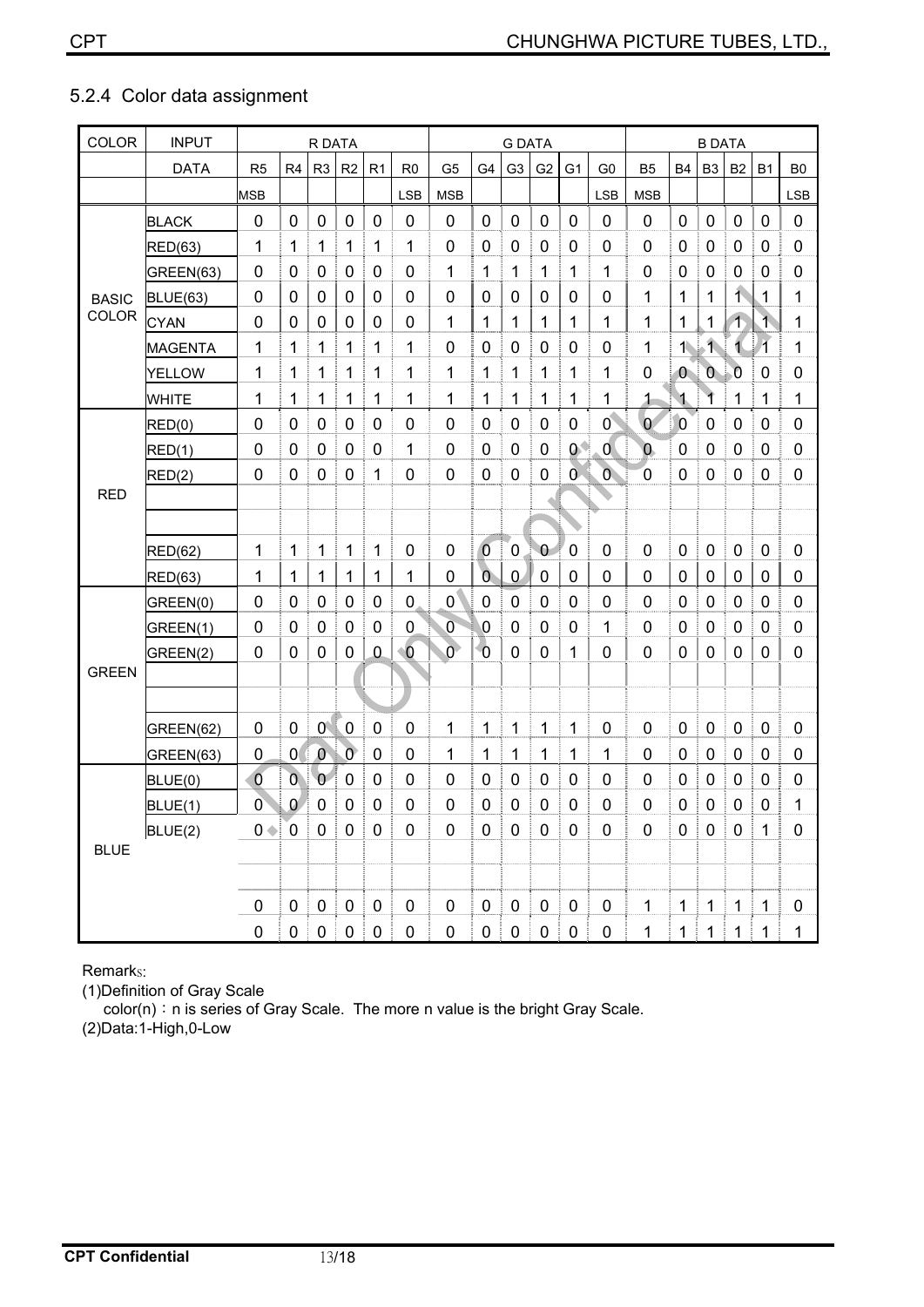## **6. BLOCK DIAGRAM**

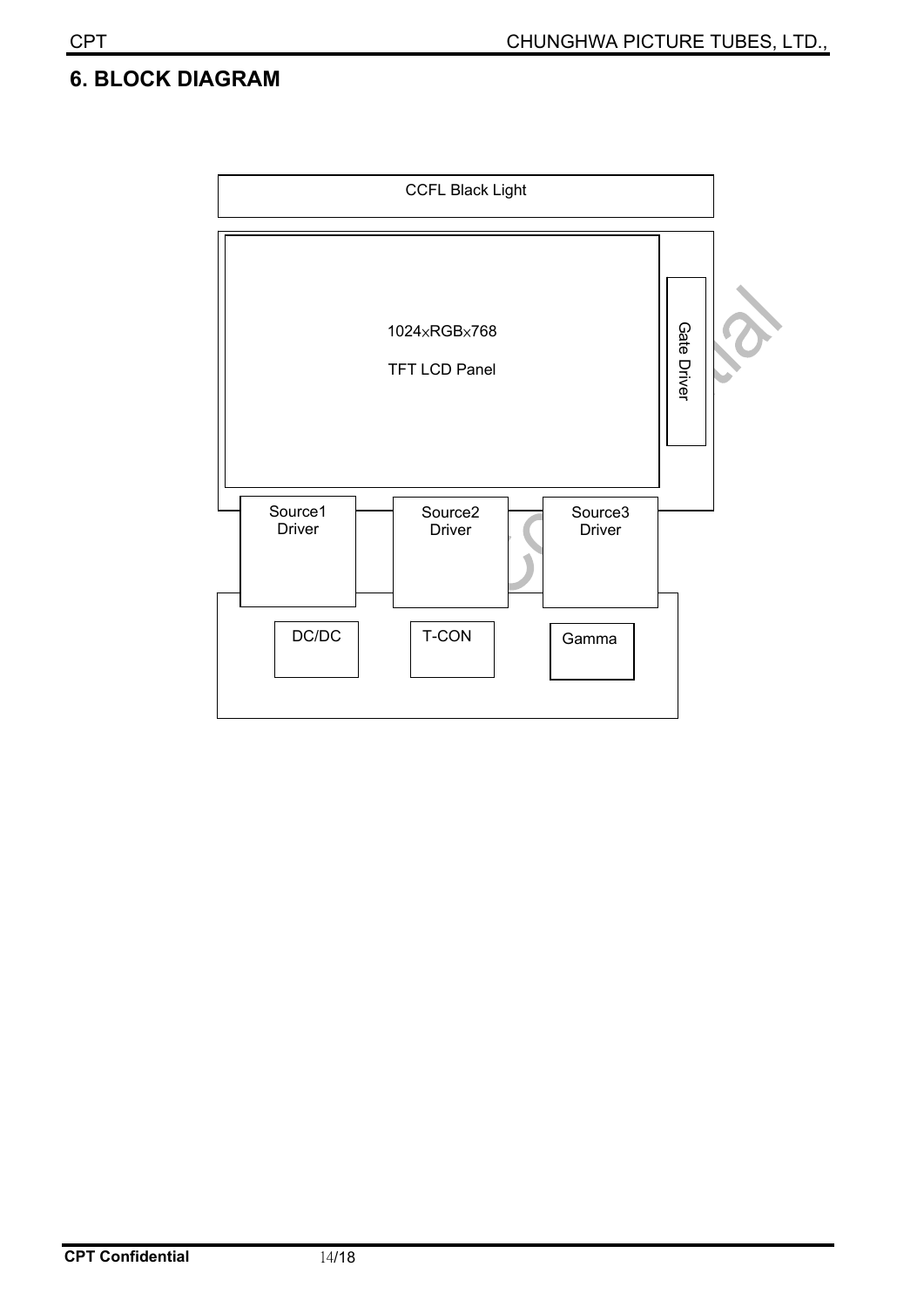# **7. MECHANICAL DIMENSION**

#### 7.1 Front Side

 $[Unit : mm]$ 





Remark: General tolerance: ±0.3mm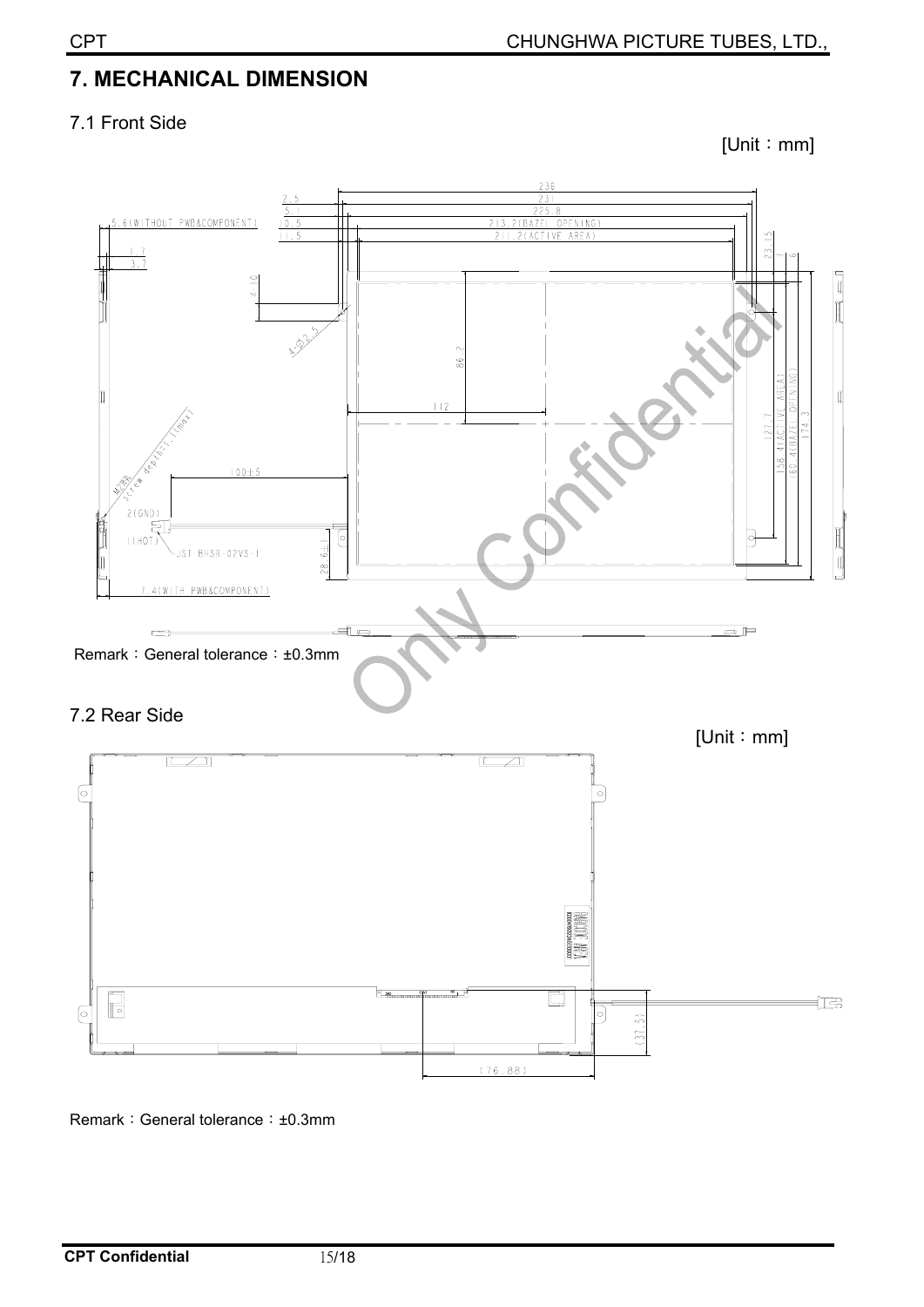# **8. OPTICAL CHARACTERISTICS**

|                                  |             |               |                        |                |                | Ta = $25^{\circ}$ C, VCC=3.3V |                 |                |
|----------------------------------|-------------|---------------|------------------------|----------------|----------------|-------------------------------|-----------------|----------------|
| <b>ITEM</b>                      |             | <b>SYMBOL</b> | <b>CONDITION</b>       | MIN.           | TYP.           | MAX.                          | <b>UNIT</b>     | <b>Remarks</b> |
| Constrast Ratio                  |             | CR            | Point-5                | --             | 500            | --                            |                 | $*1)*2)*3)$    |
| Luminance(CEN)                   |             | Lw            | Point-5                | 240            | 300            |                               | $\text{cd/m}^2$ | $*1)*3)$       |
| uminance Uniformity              |             | ΔL            |                        | 70             | 80             |                               | $\%$            | $*1)*3)$       |
| Response Time<br>(White - Black) |             | $Tr + Tf$     | Point-5                |                | 25             |                               | ms              | $*1)*3*5)$     |
| Viewing<br>Angle                 | Horizontal  |               | $CR \ge 10$<br>Point-5 | 130            | 140            | --                            | $\circ$         | *1)*2)*4)      |
|                                  | Vertical    |               |                        | 110            | 120            |                               | $\circ$         | $*1)*2)*4)$    |
| Color<br>Coordinate              | White       | Wx<br>Wy      | Point-5                | 0.273<br>0.289 | 0.313<br>0.329 | 0.353<br>0.369                |                 |                |
|                                  | Red         | Rx<br>Ry      |                        | 0.545<br>0.286 | 0.585<br>0.326 | 0.625<br>0.366                |                 | *1)*3)         |
|                                  | Green       | Gx<br>Gy      |                        | 0.264<br>0.550 | 0.304<br>0.590 | 0.344<br>0.630                |                 |                |
|                                  | <b>Blue</b> | Bx<br>By      |                        | 0.116<br>0.082 | 0.156<br>0.122 | 0.196<br>0.162                |                 |                |

Remark<sub>S</sub>:

\*1)Measure condition:  $25^\circ C \pm 2^\circ C$ , 60±10%RH, under10 Lux in the dark room.BM-5A (TOPCON), viewing angle2°, VCC=3.3V.



\*2) Definition of contrast ratio: Contrast Ratio (CR)= (White) Luminance of ON ÷ (Black) Luminance of OFF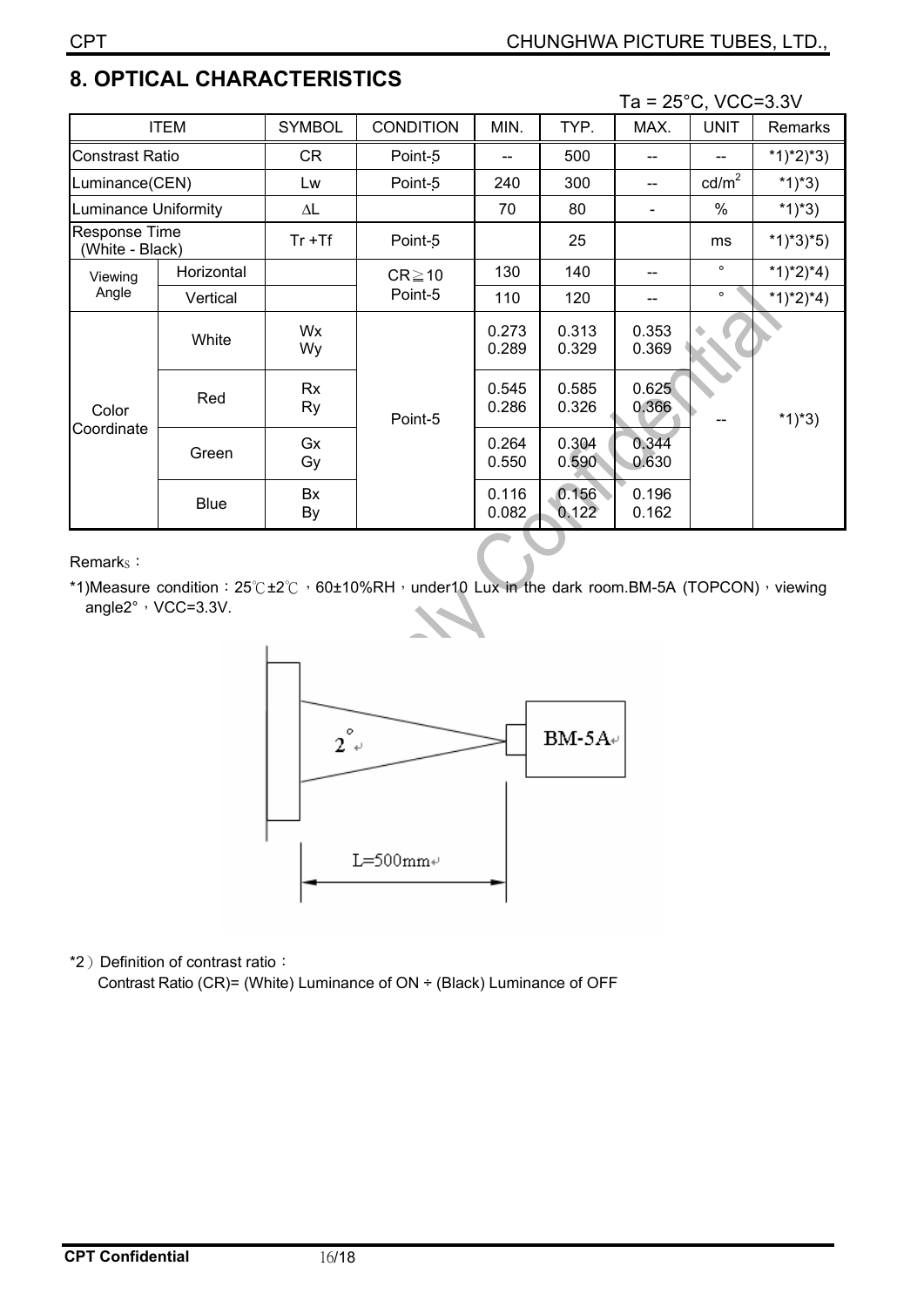3) Definition of luminance : Measure white luminance on the point 5 as figure 8-1 Definition of Luminance Uniformity: Measure white luminance on the point1~9 as figure8-1





\*5) Definition of Response Time.(White-Black)



Fig8-3 Definition of Response Time(White-Black)